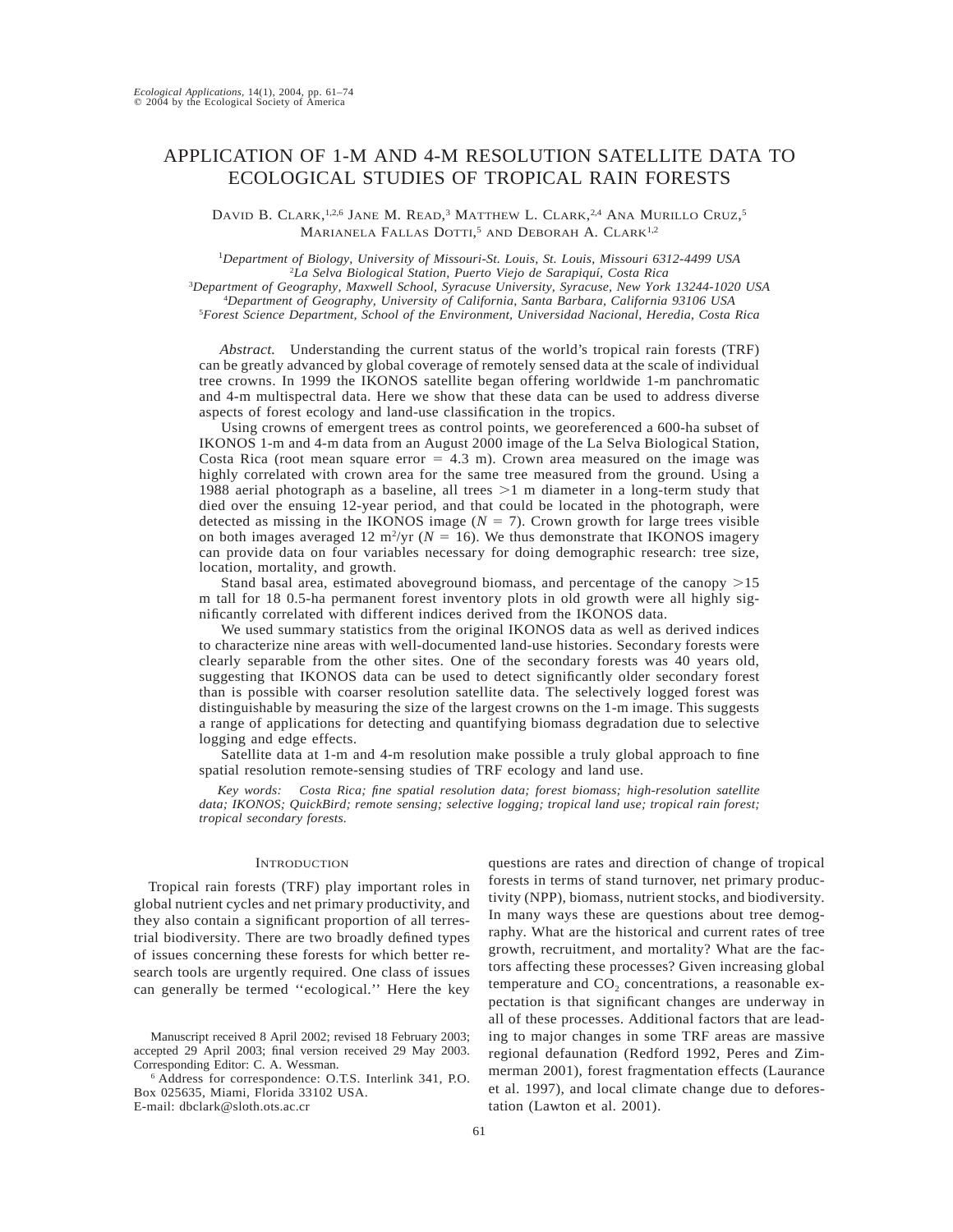A second class of TRF issues concerns land use. These are not basic science questions, but rather are related to natural resource management. Fundamental issues include the rates of selective logging, deforestation, secondary forest regrowth, reforestation via tree plantations, and the resulting extent and configuration of forest cover of different types.

This distinction of TRF issues is fairly arbitrary, and the issues and processes of interest may overlap, such as changes in old-growth forest structure and function as a result of regional deforestation. However, it is generally true that the ecological questions in TRF have been addressed by terrestrial ecologists, whereas as land-use questions have been dealt with primarily by geographers and remote-sensing scientists. This is partially due to the research tools available. TRF ecologists frequently use sparsely sampled, fine-scale forest inventory plot data over decadal time scales, whereas geographers and remote-sensing scientists address land-use questions primarily using intensively sampled, coarse-scale remotely sensed data.

Forest inventory plots that can provide data for assessing the current and future dynamics of the world's tropical forests are few and sparsely distributed in space. For example, a pioneering meta-analysis of TRF dynamics was based on only 25 sites with a median plot size of 1 ha (Phillips et al. 1994). Because the few existing plots are rarely sited in a statistically based and fully documented design, biases due to nonrandom plot locations are a significant concern (Brown and Lugo 1992). For example, in one study a subjectively located plot was shown to overestimate landscape-scale forest basal area by  $>100\%$ , (Clark and Clark 2000*a*). In addition, the establishment and maintenance of TRF inventory plots is constrained by problems of access: physical inaccessibility of many areas; socioeconomic inaccessibility due to factors such as epidemic disease and war; and political inaccessibility that can arise from national research policies of tropical nations.

The existing plot network also poorly samples very large trees (in TRF, usually arbitrarily defined as  $\geq 60$ or  $\geq$ 70 cm diameter above buttresses). Very large trees, although few in number, are important components of forest biomass. For example, in one Neotropical lowland forest, trees  $>70$  cm in diameter were  $<1%$  of all stems but contributed  $>14\%$  of the estimated aboveground biomass (Clark and Clark 2000*a*). Because extremely large plots are required to study the demography and ecology of very large trees, the demographics of this structural guild remain poorly known.

Remote sensing provides a way to increase the size of areas sampled as well as to improve the statistical design of sampling. Aerial photography, for example, can be used over small landscapes to measure many aspects of TRF canopy tree ecology, including species identity, mortality, survivorship, and crown growth (Myers 1982, Herwitz et al. 2000, Trichon 2001). However, for cost and logistical reasons, it is unlikely to be a practical tool for obtaining complete coverage of representative TRF areas. To address ecological questions at larger scales, remotely sensed data with global coverage are needed, at a resolution fine enough to detect individual tree location, survivorship, and growth (Gougeon and Leckie 2003).

For addressing land use and some vegetation structural questions, a wide variety of space-borne and airborne sensors have been used in the tropics (Brondizio et al. 1996, Dimyati et al. 1996, Asner 2000, Peralta and Mather 2000, Lannom et al. 2001, Read and Lam 2002) and elsewhere (Green et al. 1994, Chen and Cihlar 1996, Fassnacht et al. 1997, Seixas 2000). There is usually an inverse relationship between spatial ground resolution resolved by the sensor and the extent covered by the imagery (Lillesand and Kiefer 2000, Key et al. 2001). There are two land-use classes that are of considerable ecological and practical interest and that have traditionally been difficult to map from satellite data: older secondary forests (forests regenerating from complete removal of forest cover; cf. Corlett 1994), and logged forest where there has been selective removal of commercially valuable trees (see e.g., Palubinskas et al. 1995, Steininger 1996, 2000, Stone and Lefebvre 1998, Asner et al. 2002*a*). Space-borne sensors that are commonly used for ecological studies, such as the Landsat Thematic Mapper sensors with spatial resolution of 30 m, are sensitive to forest structure differences of young secondary vegetation, but cannot help distinguish older second growth or selectively logged forest without extensive fieldwork or a priori knowledge of the study area (Moran et al. 1994, Steininger 2000, Drake 2001).

Until recently, the majority of remotely sensed, fine spatial resolution ( $\leq$  about 5 m) data were derived from airborne sensors. These sensors (e.g., high-resolution aerial photographs and other multispectral sensors) have been found to be useful for many forestry and ecological applications, and will continue to be important for site-specific studies (Caylor 2000, Green 2000). Airborne sensor data have been used for studies involving mapping of vegetation and land cover (Bowers et al. 1995, Schlesinger and Gramenopoulos 1996, Treitz and Howarth 2000, Read et al. 2001, Shugart et al. 2001), measures of vegetation canopy structure (McIntyre et al. 1990, Herwitz et al. 1998, Preston et al. 1999), identification of tree species and measures of tree densities (Vooren and Offermans 1985, Leckie and Gougeon 1999, Preston et al. 1999, Key et al. 2001), and biophysical measures of forest parameters (St.-Onge and Cavayas 1997, Fernandes et al. 2002).

Many studies using fine spatial resolution sensor data have incorporated texture or other forms of spatial measures to extract more information from the data. This is because as spatial resolution increases, ground objects tend to be represented by several pixels, and thus the spatial characteristics of imagery become increasingly important with respect to spectral information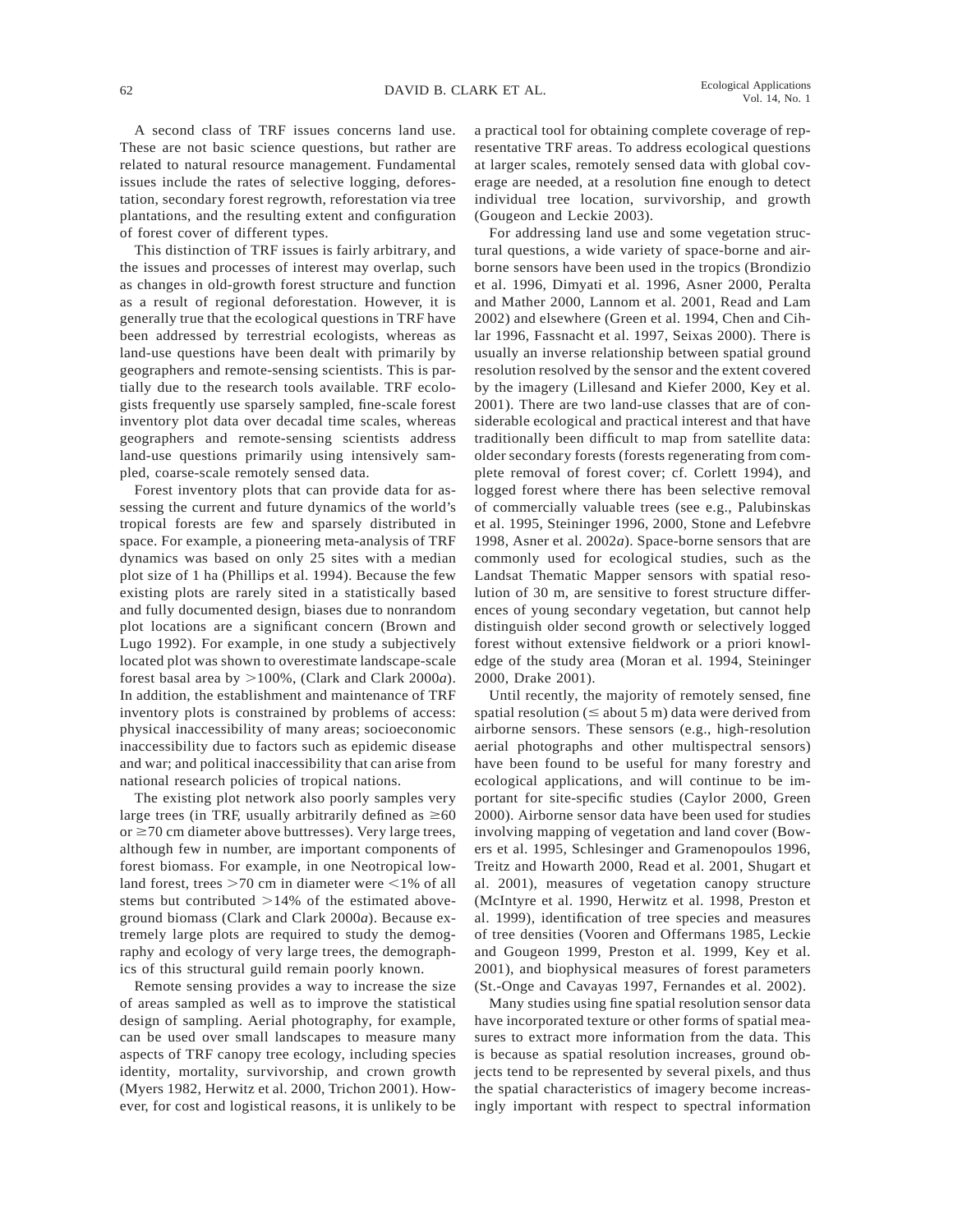(St.-Onge and Cavayas 1997). Texture measures have been particularly useful in tropical, temperate, and boreal systems for describing land cover and vegetation based on structure, age, biomass and other biophysical characteristics (e.g., Cohen et al. 1990, St.-Onge and Cavayas 1997, Shugart et al. 2000, Treitz and Howarth 2000, Franklin et al. 2001, Hudak and Wessman 2001, Read 2003).

The launches of the commercial IKONOS and QuickBird satellites in 1999 and 2001, respectively (see the Digital Globe and the Space Imaging web pages), $7,8$  made possible the acquisition of fine spatial resolution (submeter panchromatic to 4-m multispectral) data on a by-demand basis. Studies using IKONOS data have demonstrated that these data probably have applications similar to those of fine spatial resolution airborne imagery. Hurtt et al. (*in press*) reviewed current applications of IKONOS imagery in Amazonian research, which include studies of land cover, forest structural characteristics, detection and quantification of logging activities, fine-scale heterogeneity in vegetation, biophysical and biochemical changes in vegetation, and mapping of agriculture and agroforestry. The ability of these sensors to resolve single tree crowns (Read et al. 2003) and to enable measurements of crown sizes (Asner et al. 2002*b*) could make it possible to detect older secondary forests, with larger tree crowns than those in younger forest, as well as logged areas, which may have fewer large crowns than unlogged old growth.

In this paper, we report initial results from research applying 1-m panchromatic and 4-m multispectral IKONOS data to several of the issues in forest ecological research just described. This research was carried out at the La Selva Biological Station in Costa Rica, where the breadth and detail of existing georeferenced data on land-use history and structure and function of old growth and secondary forest are currently unique for a TRF site. We used these detailed ground data to evaluate the potential of the IKONOS data for landscape-scale (e.g.,  $10^{2}-10^{4}$  ha) studies of tropical tree growth and death rates, and for studies of old-growth tropical forest structure and forest dynamics (e.g., biomass, texture, gap extent). We also used IKONOS data to characterize selectively logged areas and secondary forests of differing ages. We show that 1-m and 4-m resolution space-borne sensor data hold great promise for addressing many questions related to the structure, function, and distribution of tropical forests.

#### **METHODS**

*Study area*.—The study area was the La Selva Biological Station, located in the Atlantic lowlands of Costa Rica at  $\sim$ 35–150 m elevation. La Selva is classified as Tropical Wet Forest in the Holdridge Life Zone system (Hartshorn and Hammel 1994). This evergreen forest has an average annual rainfall of  $\sim$ 4000 mm and a mean temperature of  $26^{\circ}$ C (Sanford et al. 1994). We used field data from old-growth forest, selectively logged forest, and secondary forests, as we will describe (Figs. 1 and 2).

*Satellite data*.—We used IKONOS satellite (Space Imaging processing level: standard geometrically projected) multispectral (4-m pixels) and panchromatic (1-m pixels) data for a 53 km2 area of mixed land-use history at the La Selva Biological Station. The panchromatic data contain one coarse spectral band of quantized radiance measured between 0.45 and 0.90  $\mu$ m. The relatively finer spectral resolution multispectral data consisted of four bands: blue  $(0.45-0.52 \mu m)$ , green (0.51–0.60  $\mu$ m), red (0.63–0.70  $\mu$ m), and nearinfrared (0.76–0.85 (bands 1–4, respectively). The data were acquired on 16 August 2000 and were georectified using Ground Positioning Satellite (GPS) data and previously georeferenced points  $(n = 68)$ , nearest neighbor resampling, and the WGS-84 geoid (a reference systems for GPS positioning). This transformation was used to planimetrically adjust the original UTM-projected IKONOS product to measured ground reference points (also in UTM). The original IKONOS image geolocation error was  $\sim$  50 m. The overall root mean square error (RMSE) of this rectification was 3.4 m, but the error was not uniformly spread across the image due to limited possibilities for accurate control points in the roadless old-growth area (which also contains the most topographic variation in the scene).

For studies on tree growth and death rates and plotbased studies of old growth, we used a subset of the image that covered  $~600$  ha; this smaller image was rectified as we will describe. Because we were working at the scale of individual tree crowns, we required a high degree of geolocational accuracy in the IKONOS imagery. This was difficult to obtain in our old-growth study area, which is roadless and has no human structures to serve as landmarks. In addition, the old growth is relatively tall evergreen TRF, with few large gaps that could be used as a reference. Because our previous efforts to use GPS in this environment were problematic, we decided to georeference the image using the positions of emergent tree crowns that were distinctive on the IKONOS image (cf. Read et al. 2003), and whose locations we could survey into La Selva's grid system. This grid system, based on a  $50 \times 100$  m spacing with permanent monuments, was installed using optical leveling techniques and is planimetrically accurate to several decimeters (Hofton et al. 2002). Our control-point trees were selected from the IKONOS image to be particularly distinctive in relation to local canopy topography, and to be  $\leq 25$  m from a grid point to minimize surveying errors. In the field, triangulation with other distinctive crowns as well as with canopy gaps was used to ensure that the correct tree had been located.

 $7$  URL:  $\langle www.digitalglobe.com \rangle$ 

 $8$  URL:  $\langle www.spaceimaging.com\rangle$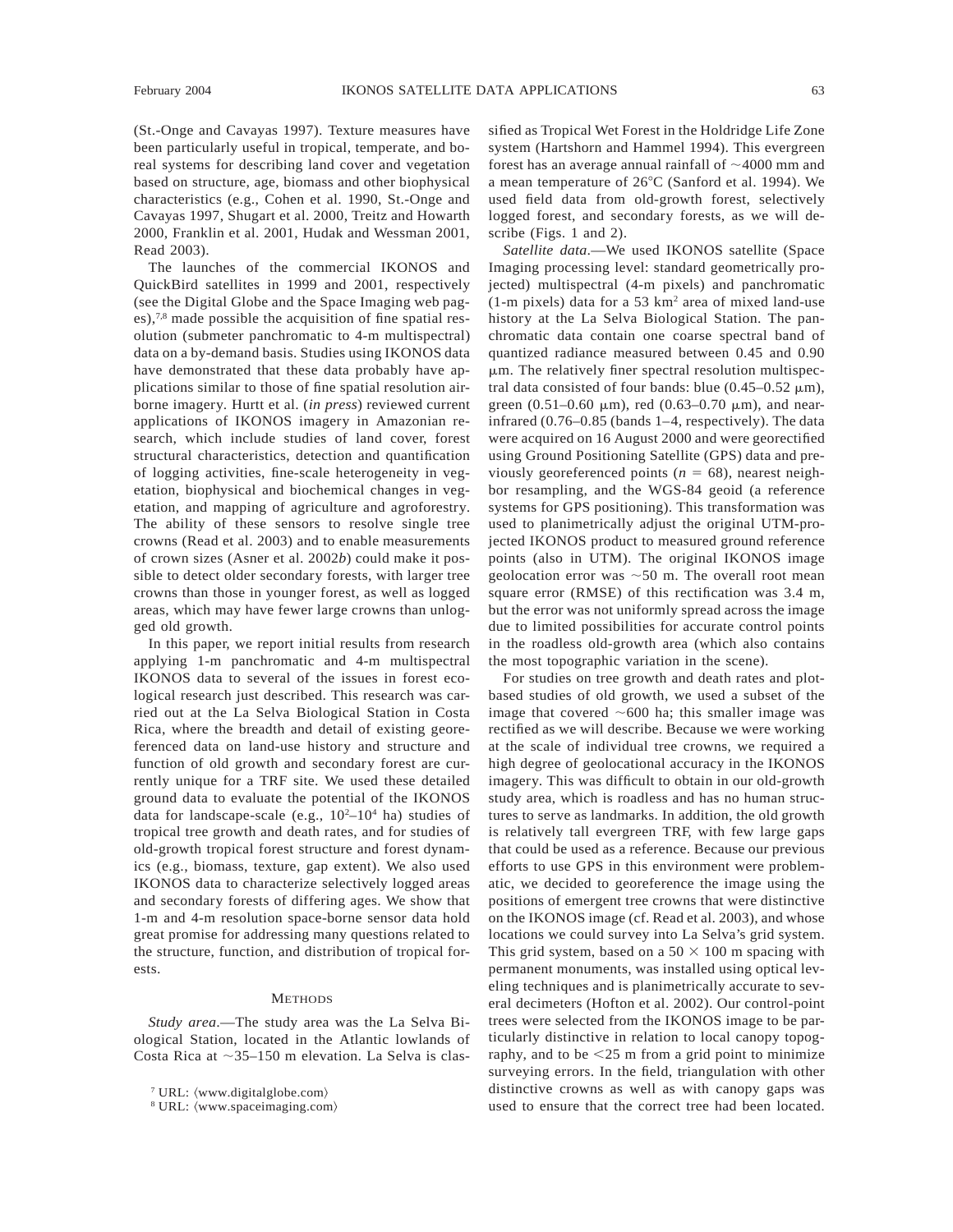

FIG. 1. The core old-growth study area at the La Selva Biological Station, Costa Rica. Gray rectangles are the 18 0.5 ha CARBONO forest inventory plots, black crosses are the 22 control points used for the georectification of the IKONOS image of this area, gray dots are monument locations in the  $50 \times 100$ -m station grid system, and black lines indicate trails.

If there was any doubt about the correct location of a tree (and there were many such cases), we did not use that individual. We are confident that all of our control points were correctly located, given that RMSE of the final rectification was 4.3 m. Additional evidence supporting this point will be given.

*Ground data*.—We used several existing data sets in our analyses. One consisted of trees in a long-term demographic study of  $\sim$ 3400 individuals of 10 species (the TREES project; Clark and Clark 1992, Clark and Clark 2000*b*). The study is based on annual evaluation of growth, survival, stem condition, and crown illumination index. All individuals are georeferenced to the La Selva grid system; they are distributed over  $\sim$ 330 ha of old-growth forest. Here we used data on stem size and location, survivorship, and crown illumination index. To evaluate the detection of mortality, we used mortality and geolocation data for all 17 trees .1 m diameter that were known to have died between 1988 (the date of an aerial photograph to be described) and the 2000 overflight.

A second data set comes from an ongoing study of carbon flux and storage (the CARBONO Project). A network of 18 0.5-ha plots was established using a stratified random design to insure nonbiased plot location among three edaphic categories: flat inceptisol sites, flat ultisol sites, and steep ultisol sites (Clark and Clark 2000*a*). Plot corners were georeferenced to La Selva grid coordinates. In each plot, all stems  $\geq 10$  cm diameter (at breast height or above buttresses) have been mapped and identified, and growth, survival, and recruitment of all stems are measured annually (September–October). Estimated aboveground biomass (EAGB) of each stem is calculated using Brown's (1997) tropical wet forest equation. Here we use data on plot basal area and EAGB from the September– October 2000 census to compare with various statistics derived from IKONOS data.

Canopy topography is also mapped annually in all 18 plots. At every 5-m grid intersection in each plot  $(N = 231$  points), a clinometer is used to identify the highest vegetation 90° above the observer. The height to that top vegetation is measured with a 15-m measuring rod; heights  $>15$  m are treated as one class. We use measurements made during June–August 2000; thus, these ground data were mostly taken within 8 weeks of the IKONOS overflight. Here we use the variable "percentage of high canopy," defined as the percentage of the 231 points in each plot at which the highest vegetation reached  $>15$  m height.

*Crown size and growth*.—To assess the relationship between ground-based measures of tree crown size and those from IKONOS data, we calculated an index of crown area for 30 trees whose location we could es-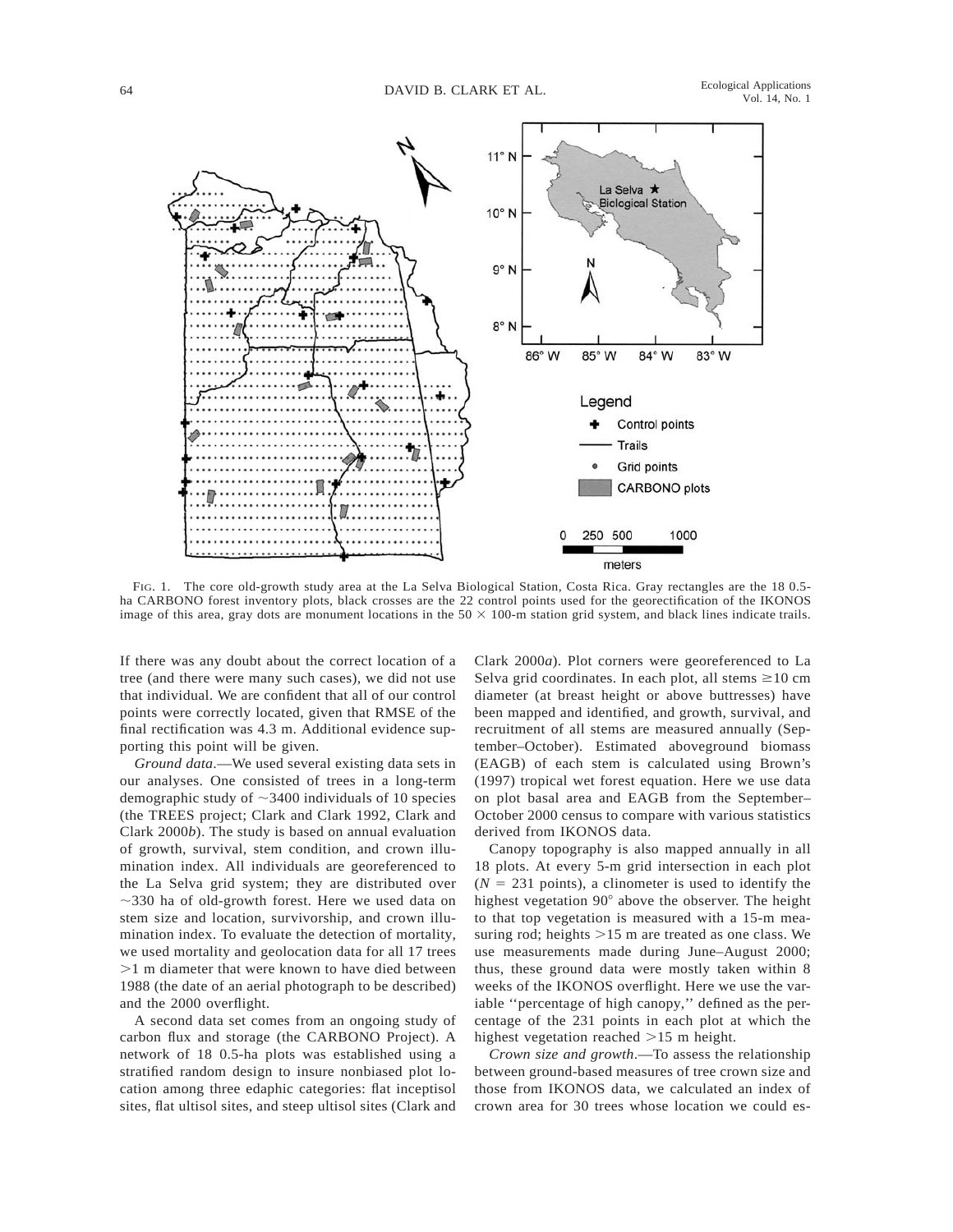

FIG. 2. Some of the areas studied for land-use detection at the La Selva Biological Station, Costa Rica. The image is from 4-m resolution multispectral IKONOS data, bands 4:2:1. Site names and characteristics are listed in Table 1, except for old growth. Secondary forest areas are lighter red and have smoother canopies. Note that the area selectively logged prior to 1982 (''Logged'') is not visually distinct from the old-growth area at this scale.

tablish unambiguously in the field. From the ground, we measured the longest canopy axis of vertically exposed crown, as well as the length of the longest crown axis perpendicular to this axis. Crown Area Index (CAI) was defined as the area of the four-sided polygon formed by joining the end points of these axes. We also calculated the same index on the 1-m IKONOS image by manually digitizing the axes over study tree crowns, using the image analysis program ERDAS Imagine 8.4 (ERDAS 1999).

To assess the potential of IKONOS data for studying recruitment into size classes visible on the image, we measured crown growth for a sample of canopy-level and emergent trees over a 12.5-year period. Crown edges were manually digitized and crown areas were derived from a 1-m colorized image transformation derived from merging the 1-m panchromatic and 4-m multispectral IKONOS data (August 2000) using bands 1, 2, and 3. Colorizing was achieved using the Resolution Merge function in ERDAS Imagine image processing software (ERDAS 1999), which uses a forward–reverse principle components transform (Chavez et al. 1991). The area for these same crowns was also manually digitized from a February 1988 color aerial photographic print. The spatial resolution of the original color negative is unknown. The print was scanned at 300 dots per inch (dpi), stored at 2-m resolution, and georeferenced in UTM to a RMSE of 16.2 m (Organization for Tropical Studies, *unpublished data*). We selected 20 individual trees that were unambiguously identifiable in both images. The geolocation of these 20 crowns was assessed on both images by measuring distances to two or more additional distinctive crowns; acceptable geolocation agreement was considered to be  $\leq$  5 m difference among crowns over distances of up to 300 m.

*Land-use detection*.—To evaluate the applicability of IKONOS data to detecting land-use history via differences in forest structure, we made use of La Selva's GIS land-use history coverage, as well as aerial photographs from 1966, 1971, 1976, 1983, and 1988 (OTS, *unpublished data*). We selected three sites of secondary forest (cf. Corlett 1994) of differing ages, one partially deforested area where many remnant trees were left,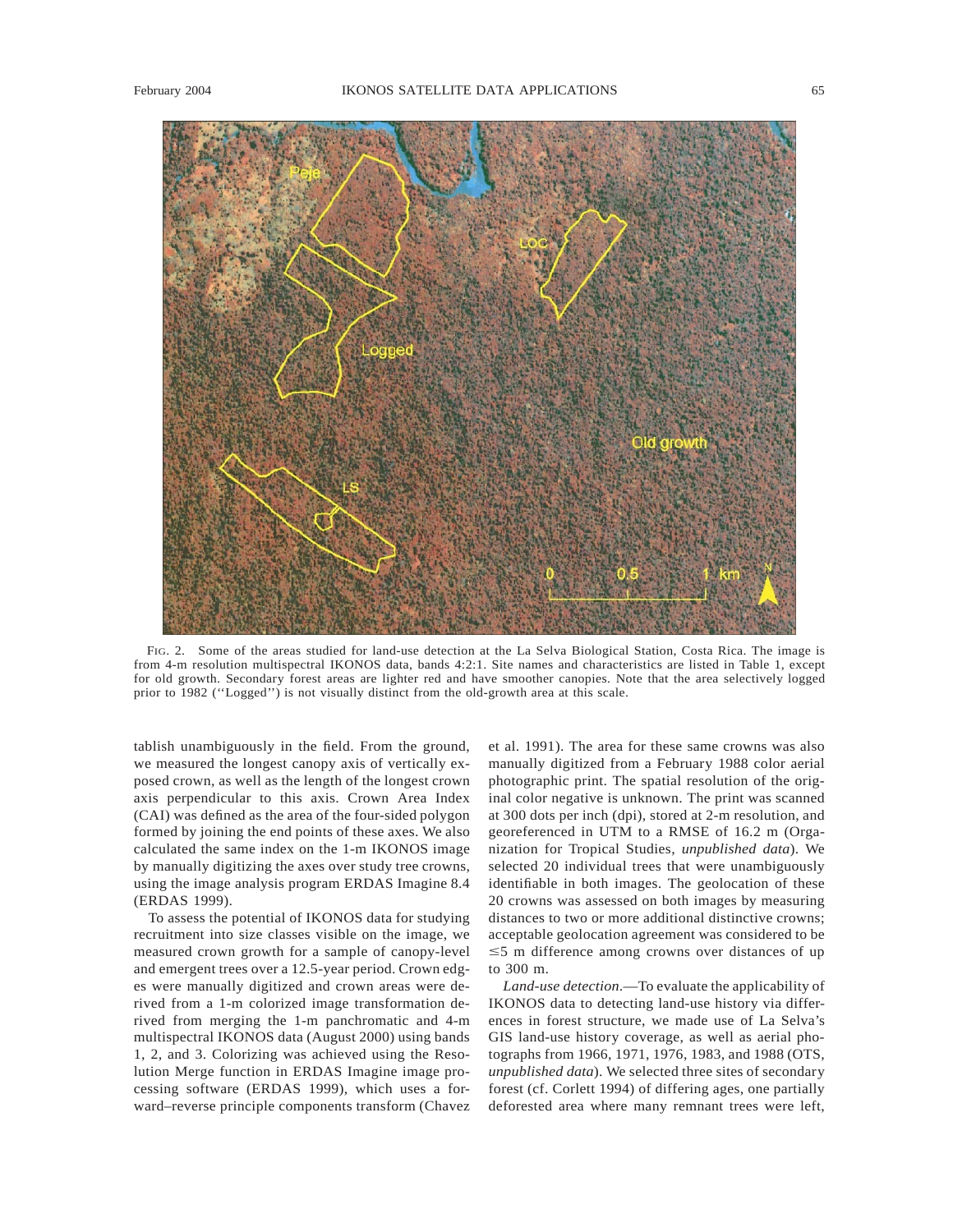TABLE 1. Study sites at La Selva, Costa Rica, for analysis of land-use history detection.

| Name   | Description                                           | Area (ha) |
|--------|-------------------------------------------------------|-----------|
| LOC    | secondary forest, 18 yr old                           | 15.6      |
| Peje   | secondary forest, 21 yr old                           | 28.5      |
| SHO    | secondary forest, 40 yr old                           | 5.7       |
| LS     | partially deforested regenerated pasture, 21 yr old   | 25.8      |
| Logged | selectively logged at unknown intensity prior to 1982 | 29.1      |
| CES    | old growth, old alluvial soil                         | 20.1      |
| CCL    | old growth, old alluvial soil                         | 7.8       |
| SHA    | old growth, residual soil                             | 15.6      |
| CC.    | old growth, residual soil                             | 22.7      |
|        |                                                       |           |

*Notes:* Site names refer to adjacent La Selva trails. Soil concepts follow Clark et al. (1998). Age of secondary forests refers to approximate time from pasture abandonment until year 2000, as determined from aerial photographs (Organization for Tropical Studies, *unpublished data*). Secondary forests are areas where the original forest cover was essentially completely removed and where subsequent forests developed almost entirely from immigration by off-site propagules (following Corlett 1994).

one area selectively logged prior to 1982, and four areas of old-growth forest (Table 1, Fig. 2). The four oldgrowth forest areas were selected to be of comparable size and topography as the other sites, and none of the areas is crossed by major streams. For these analyses, we used the quantized radiance 1-m panchromatic and 4-m multispectral IKONOS data, a Normalized Difference Vegetation Index (NDVI) image derived from a contrast of the red and infrared bands of the quantized radiance multispectral data ((Band  $4 -$  Band 3)  $\div$  $(Band 4 + Band 3)$ , as well as derived texture images. ''Texture'' was calculated as the standard deviation of the digital numbers in a  $n \times n$  pixel moving window centered on a target pixel, where *n* was 3, 5, or 7 pixels. Areas with high texture values represent areas with relatively more local spectral variation in the IKONOS data than lower texture areas. For both original and texture data, we derived descriptive statistics of the data for each of the nine areas in Table 1 (maximum, minimum, mean, range, and standard deviation). We then used Principal Components Analysis (PCA) to reduce each of the original and  $3 \times 3$ ,  $5 \times 5$ , and  $7 \times$ 7 texture analysis data sets from 20 (multispectral: five statistics  $\times$  four bands) or five (panchromatic or NDVI statistics) variables to two principal component scores. We also did all of these analyses using the IKONOS data from each of the 18 0.5-ha old-growth plots.

#### **RESULTS**

## *Application of IKONOS data to demographic studies of large trees*

For tree demographic studies, there are minimally four variables that must be measurable: individual tree location and size, and death and recruitment events (entry into a minimal size class). The value of a demographic study is greatly increased if a measure of individual growth is also obtainable. In these sections, we demonstrate that IKONOS data are sufficient to establish individual tree locations of large trees, to detect tree mortality, and to measure crown size and growth. Thus, demographic studies based on data derived from satellite images are now feasible for the ecologically important subset of large canopy trees in tropical rain forest.

*Identification of individual crowns and image rectification*.—The RMSE of the final IKONOS image rectification was 4.3 m, which is considerably less than half of the crown diameter of a large canopy tree in this forest. As a further assessment of the accuracy of the rectification, we selected 15 canopy or emergent trees from the TREES study. The centers of the stems of these trees were measured in the field relative to the La Selva grid (LSG) coordinate system. Individuals were selected to span the study area and to have roughly circular crowns that were distinct on the IKONOS image. Mean distance from the visually estimated crown center point on the IKONOS image (LSG coordinate system) to the mapped stem center location on the TREES data layer was  $11.5 \pm 3.6$  m (mean  $\pm 1$  SD) and  $5.3 \pm 2.3$  m for the original and final rectifications, respectively (cf. Fig. 3). This analysis, plus the RMSE of the final rectification, as well as the consistent relation between ground-based and image-derived size metrics, are three independent confirmations that we could reliably identify individual crowns on the image and subsequently in the field.

*Crown size and growth*.—The trees selected for this analysis had Crown Area Indices (CAIs) on the IKONOS image of  $\sim$ 200–700 m<sup>2</sup>. Ground-based and image-derived measures of CAI were highly correlated:

$$
CAI_{(ground)} = 0.62 \text{ CAI}_{(image)} + 80.6 \text{ m}^2
$$

 $(N = 30, r^2 = 0.64, P < 0.001$ ; data not shown).  $CAI_{(ground)}$  was also correlated with the crown area derived by digitizing crown edges on the image:

digitaled crown area = 
$$
1.37 \text{ (CAI}_{(ground)}) + 56.2 \text{ m}^2
$$

 $(N = 27, r^2 = 0.52, P < 0.005)$ . This correlation was somewhat lower than that between the CAI polygons measured on the ground and on the image, probably because it was easier to select four pixels to determine two axes than to exactly follow crown edges in the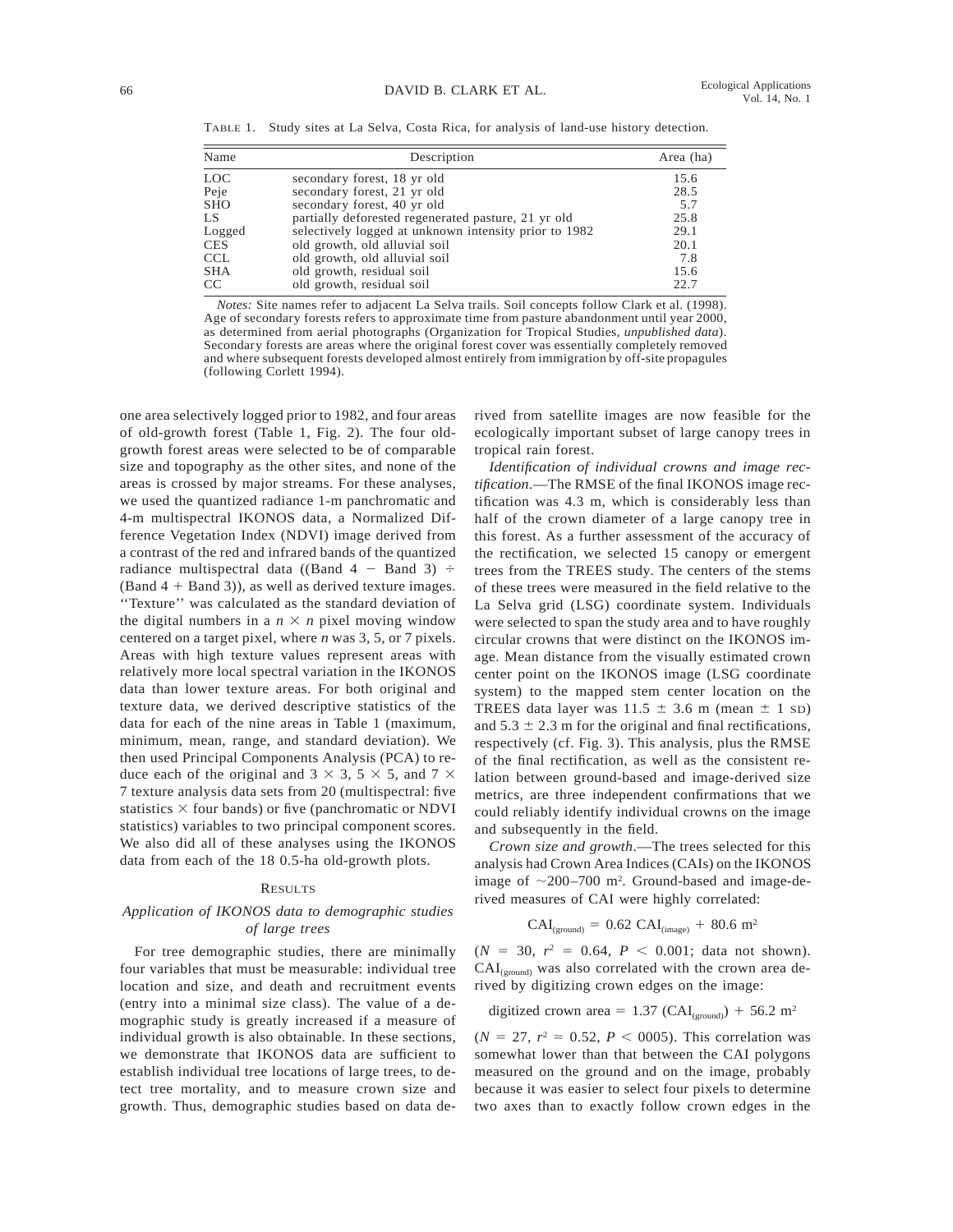

FIG. 3. An emergent *Hymenolobium mesoamericanum* Lima (Papilionaceae), typical of the emergent trees used for georectification control points and crown morphology studies. Notice the absence of nearby emergent crowns that could cause problems identifying this individual from the ground. The triangle indicates the location of this individual in an existing GIS coverage of trees under demographic study. The image is from 1-m resolution panchromatic IKONOS data.

image. Indeed, there were three individuals for which entire crown edges were too indistinct to digitize. Not surprisingly, the digitized crown area was larger than the CAI polygon area because crowns tend toward circularity. Overall, these results indicate that it is possible to derive crown size measurements from satellite data that are consistently correlated with similar measurements taken in the field, although the relationship may be confounded by unexposed parts of the crown and shadows in the image, or by obscured sections of the crown as seen from the ground.

The 20 crowns selected for growth analysis averaged 570 m<sup>2</sup> per crown in the 1988 photograph and 669 m<sup>2</sup> in the 2000 image. For the 80% of crowns that increased in area (cf. Fig. 4), the mean increase was 12 m<sup>2</sup>/yr over the 12.5-yr interval. Crowns that decreased in area (20% of individuals) averaged a loss of  $8.3 \text{ m}^2$ / yr. Individuals that lost crown area were almost twice as large in 1988 as the trees that increased crown area  $(\bar{X} = 885 \text{ m}^2 \text{ vs. } 491 \text{ m}^2 \text{ in } 1988; \text{ Wilcoxon rank sum})$ test,  $P < 0.05$ ). This is consistent with the ontogeny of very large tropical trees, which frequently lose crown area for an extended period before dying and

falling to the ground (Oldman 1983; D. B. Clark, *unpublished data*).

*Individual tree mortality*.—Because we had only one image from this new satellite, we could not make an image-to-image test using only IKONOS data to detect individual tree mortality. Instead, we used the digitized 1988 color photograph as the baseline. In the digitized photo, we looked for the 17 individuals in the TREES project that had initial diameters  $>1$  m and that died after 1988 but before the 2000 IKONOS overflight. We were unable to unambiguously locate 10 of these crowns on the 1988 photograph, but we could identify the seven remaining individuals based on triangulation to other large trees and using the TREES maps. For these seven trees that were known to have died and could be located on the 1988 photograph, all were unambiguously missing on the IKONOS image (Fig. 5), using the same criteria of triangulation from distinctive crowns on that image.

## *Old-growth stand structure, canopy structure, and their relation to IKONOS imagery*

We used ground data to characterize the physical structure of plots in old-growth forest, and then ex-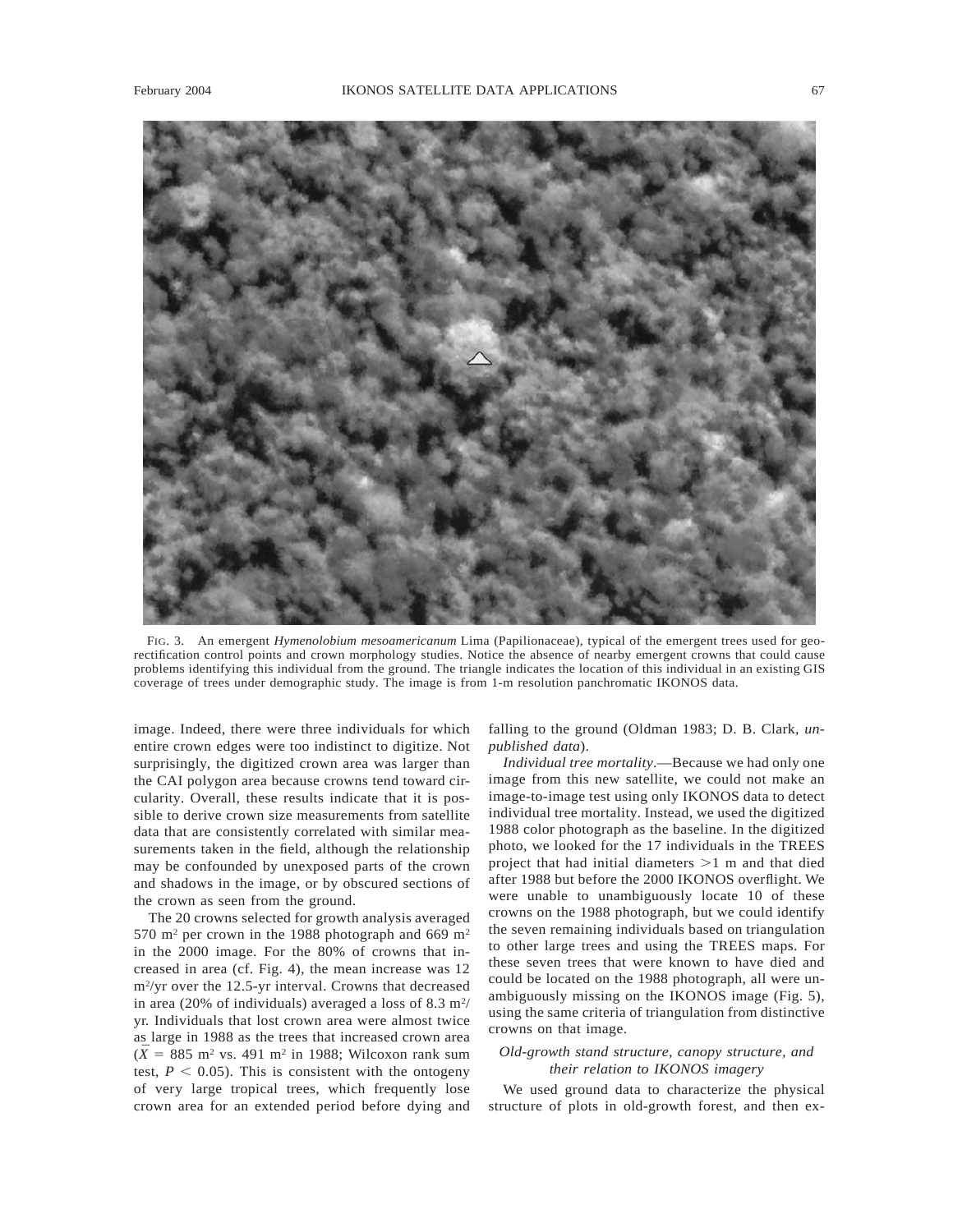

FIG. 4. Growth of a canopy tree crown over 12.5 years at the La Selva Biological Station, Costa Rica. The image from 1988 is a color aerial photograph; the year 2000 image is 1-m resolution panchromatic IKONOS data. Geolocation was verified using the relative position of other emergent trees in both images; note the three large trees forming the vertices of an approximate equilateral triangle pointing down, with the target tree in the middle of the axis approximately parallel to the *x*-axis. This tree crown grew 150 m2, which was very close to the median growth for all crowns that increased in area.

amined the relationship between the physical structure of the vegetation in the plots and various aspects of the IKONOS data. We show here that the satellite data are correlated to a surprising degree with the ground data, even within the limited range of structural variation present in old-growth tropical rain forest on the upland soils at La Selva.

*Old-growth structural characteristics*.—Basal area in the 18 old-growth reference plots varied  $>60\%$ , from 17.4 to 28.4 m<sup>2</sup>/ha ( $\overline{X}$  = 22.7 m<sup>2</sup>/ha), whereas estimated aboveground biomass (EAGB) of stems  $\geq 10$  cm diameter varied from 108 to 196 Mg/ha ( $\bar{X}$  = 155 Mg/ ha). The percentage of plot area with canopy  $>15$  m tall was similarly variable, ranging from 24% to 90%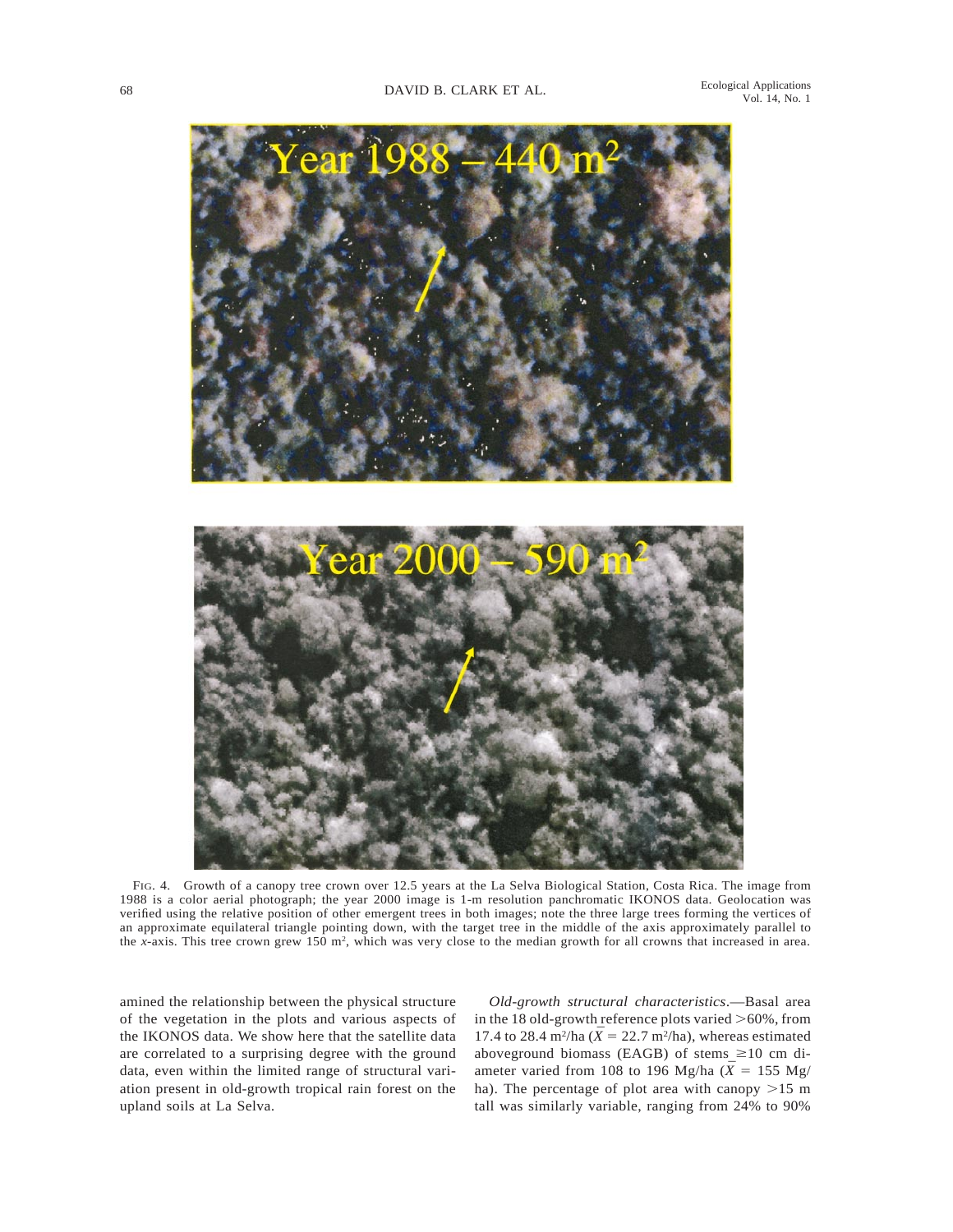

FIG. 5. Documentation of death of a canopy emergent at the La Selva Biological Station, Costa Rica. The upper image is a color aerial photograph from 1988; the lower image is IKONOS 1-m resolution panchromatic data from 2000. Notice the relative positions of crowns a–d, and the large light blue crown present in 1988 but missing in the 2000 image. This tree was under long-term observation in the TREES tree demography study. It was a 106 cm diameter *Lecythis ampla* Miers (Lecythidaceae) that died in 1990.

among the 18 plots ( $\bar{X} = 59\%$ ). Plot basal area and EAGB were strongly correlated with the percentage of canopy  $>15$  m tall ( $r^2 = 0.779$  and 0.786, respectively,  $P < 0.0001$ ,  $N = 18$ ). Thus, there was substantial variance in stand basal area and biomass over this oldgrowth terra firme landscape at the scale of 0.5-ha units, and this variation was strongly correlated with the amount of high canopy present, a variable potentially detectable by IKONOS imagery.

*Relationships between IKONOS data and forest structure*.—We analyzed the relationship between descriptive statistics (maximum, minimum, mean, range, SD) of the 1-m panchromatic and of the blue, green, red, and near-infrared bands from the 4-m multispectral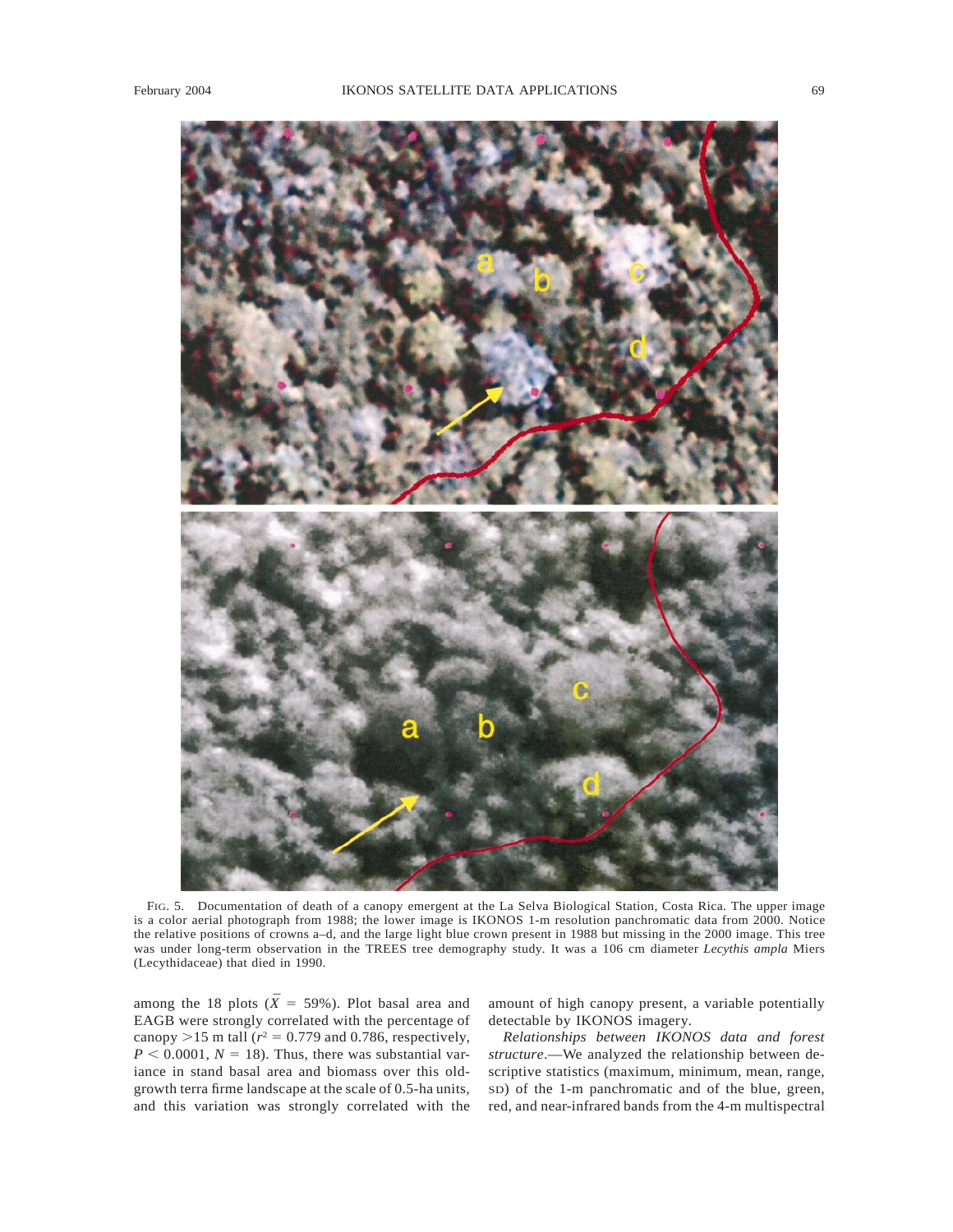| Data†                                                                                                                  | Basal    | EAG                                                              | High                                                                                        |
|------------------------------------------------------------------------------------------------------------------------|----------|------------------------------------------------------------------|---------------------------------------------------------------------------------------------|
|                                                                                                                        | areat    | biomass§                                                         | canopy                                                                                      |
| Original mean<br>$3 \times 3$ mean<br>$3 \times 3$ PCA2<br>$5 \times 5$ mean<br>$5 \times 5$ PCA2<br>$7 \times 7$ mean | $-0.73b$ | $-0.61$ <sup>a</sup><br>$-0.65^{\rm b}$<br>$-0.59a$<br>$-0.79$ ° | 0.67 <sup>b</sup><br>$-0.67^{\rm b}$<br>$-0.68b$<br>$-0.66b$<br>$-0.78^{\circ}$<br>$-0.64b$ |

*Notes:* Due to the large number of correlations, only correlations with  $P < 0.01$  are shown; significance levels are:  $P^a P \le 0.01$ ;  $P^b P \le 0.005$ ;  $P^c P \le 0.0005$ .  $N = 18$  plots for all correlations.

† Original, nontransformed image data; PCA2, second principal component score from original IKONOS data;  $3 \times$ 3, texture analysis (see *Methods*) of original data at  $3 \times 3$ block size; 3  $\times$  3 PCA2, second principal component of 3  $\times$ 3 texture data;  $5 \times 5$  and  $7 \times 7$ , the same as  $3 \times 3$ .

Measured as plot basal area ( $m^2/0.5$  ha).

§ Estimated aboveground biomass (see *Methods*).

 $\parallel$  Percentage of 231 sample points per plot with canopy heights  $>15$  m.

data (bands 1–4, respectively), and plot basal area, estimated aboveground biomass (EAGB), and percentage of canopy  $>15$  m tall (the percentage of 231 sample points per plot with canopy heights  $>15$  m). We did the same analyses with  $3 \times 3$ ,  $5 \times 5$ , and  $7 \times 7$  texture images (see *Methods*), as well as with the first two principal components of the original image data and of the texture image statistics. We did similar analyses with a Normalized Difference Vegetation Index image derived from the multispectral data, but found no significant relations and do not present those results.

The panchromatic data were more frequently correlated with measures of forest structure than were the multispectral data (Tables 2 and 3). Of the 84 possible correlations between band statistics and forest structure variables for the panchromatic data, 11 (13%) were significant at  $P \le 0.01$ , but there were only 21/264 significant correlations with the multispectral data (8%). The structural variable most frequently correlated with some aspect of the IKONOS data was the percentage of high canopy per plot. The strongest correlation was between EAGB and the second principal component from the  $5 \times 5$  panchromatic texture data (Fig. 6). This single texture variable accounted for  $>62\%$  of the variance in EAGB among these oldgrowth plots, and the relationship was reasonably linear across the range of biomass (Fig. 6).

#### *Determination of land-use history*

We compared PCA statistics of the IKONOS data for the sites shown in Table 1 using the original panchromatic and multispectral data, the derived NDVI data, and  $3 \times 3$ ,  $5 \times 5$ , and  $7 \times 7$  texture images for these data. The first principal component of the NDVI  $3 \times 3$  texture data explained the highest percentage of

TABLE 3. Pearson's correlation coefficients (*r*) between statistics of IKONOS 4-m resolution multispectral data and structural variables for 18 0.5-ha plots in upland old-growth tropical rain forest, La Selva, Costa Rica.

| Data†                                                                                                                                            | Basal<br>areat                                               | EAG<br>biomass§                                              | High<br>canopy                                                                                                  |
|--------------------------------------------------------------------------------------------------------------------------------------------------|--------------------------------------------------------------|--------------------------------------------------------------|-----------------------------------------------------------------------------------------------------------------|
| Original band 3 mean<br>Original band 4 max<br>Original band 4 mean<br>$3 \times 3$ band 2 max<br>$3 \times 3$ band 2 range<br>$3 \times 3$ PCA2 | 0.61 <sup>a</sup>                                            | 0.61 <sup>a</sup><br>0.61 <sup>a</sup><br>$-0.64b$           | 0.62 <sup>a</sup><br>0.59 <sup>a</sup><br>0.60 <sup>a</sup><br>$-0.63^{\rm a}$<br>0.71 <sup>b</sup><br>$-0.71b$ |
| $5 \times 5$ band 1 min<br>$5 \times 5$ band 4 min<br>$5 \times 5$ PCA2<br>$7 \times 7$ band 4 min                                               | $-0.69b$<br>$-0.63^{\rm a}$<br>0.67 <sup>b</sup><br>$-0.60a$ | $-0.70b$<br>$-0.65^{\rm b}$<br>0.71 <sup>b</sup><br>$-0.66b$ | $-0.62$ <sup>a</sup><br>0.69 <sup>b</sup><br>$-0.63b$                                                           |

*Notes:* Bands 1–4 were analyzed separately for all analyses except the PCA. Due to the large number of correlations, only correlations with  $P < 0.01$  are shown; significance levels are:  $\mathbb{P}^P$  = 0.01;  $\mathbb{P}^P$  < 0.005.  $N = 18$  plots for all correlations.

† Original, nontransformed data; PCA2, second principal component scores from original statistics (using four bands  $\times$  five statistics = 20 variables); 3  $\times$  3, texture analysis (see *Methods*) of original data at  $3 \times 3$  block size;  $3 \times 3$  PCA2, second principal component of  $3 \times 3$  texture data;  $5 \times 5$  and  $7 \times 7$  the same as  $3 \times 3$ ; max, maximum; min, minimum  $\times$  7, the same as 3  $\times$  3; max, maximum; min, minimum. ‡ Plot basal area (m2/0.5 ha).

§ Estimated aboveground biomass (see *Methods*).

\ Percentage of 231 sample points per plot with canopy heights  $>15$  m.

variance (74.8%; 92.7% including axis 2). The first PCA axis of these data separated the three true secondary forest sites (cf. Corlett 1994) from the other six sites, including the selectively logged area and the partially deforested regenerated pasture (Fig. 7).

In contrast to the true secondary forest areas, the selectively logged area was not clearly distinguishable



FIG. 6. Estimated aboveground biomass in 18 0.5-ha oldgrowth plots at the La Selva Biological Station, Costa Rica, and the second principal component axis score derived from a  $5 \times 5$ -cell variance texture analysis of 1-m resolution panchromatic IKONOS data. See *Methods* for details of texture analysis.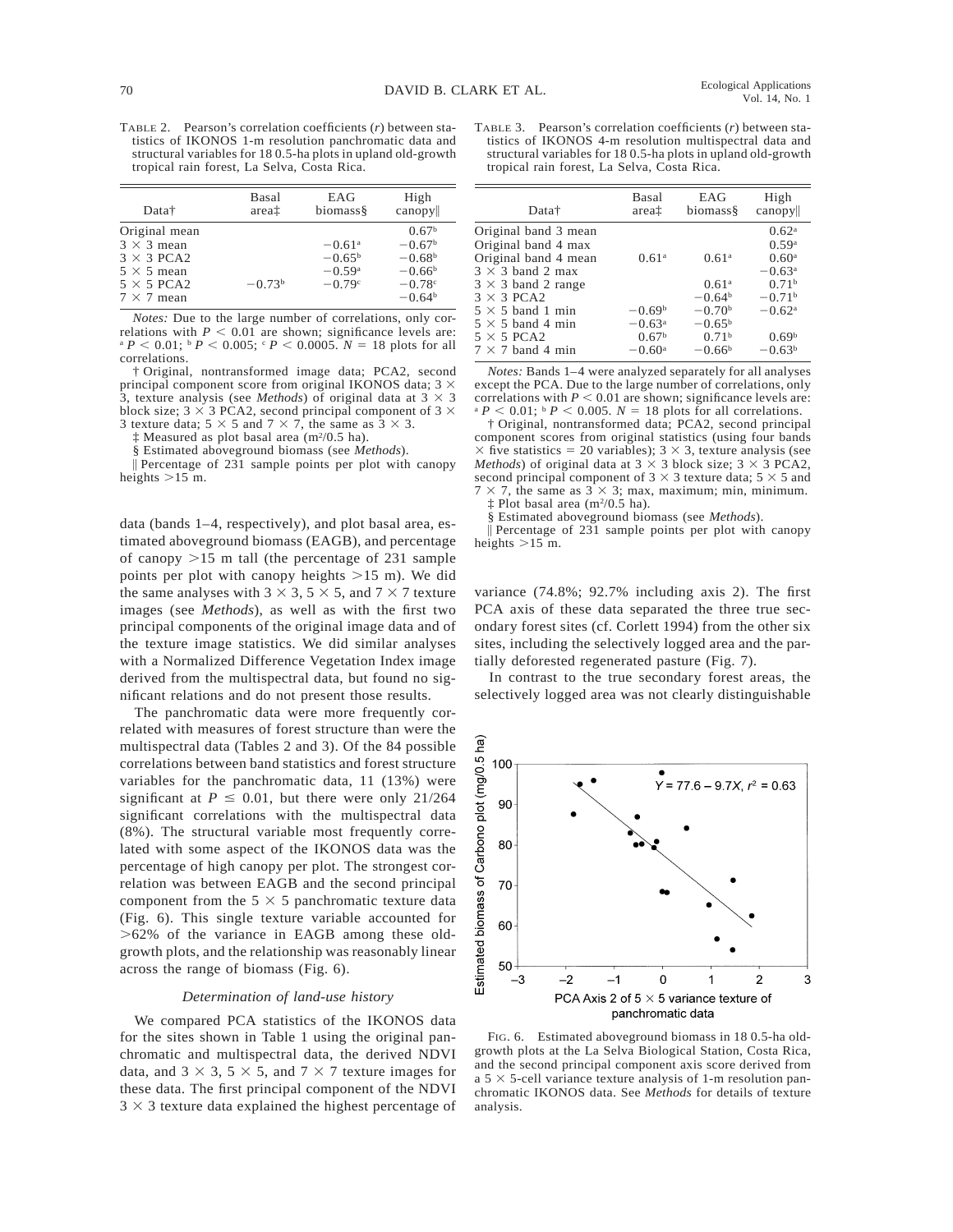

FIG. 7. The first two principal component values for nine areas of secondary forest (SF), partially deforested pasture (PD), selectively logged forest (Logged), and upland oldgrowth forest (PF) at the La Selva Biological Station, Costa Rica. Site codes follow Table 1. Data for the PCA were summary statistics (maximum, minimum, mean, range, and standard deviation) from a  $3 \times 3$  texture image derived from an NDVI image of each area.

from the old-growth sites on the original (Fig. 2) or texture images. In the statistical analyses, the position of the logged area varied considerably, from being the most extreme value along one PCA axis to merging within the old-growth forest areas (Fig. 6). To look for direct IKONOS evidence of logging effects, we analyzed the maximum detectable crown sizes on the 1-m IKONOS image for 20 0.5-ha rectangular areas (50  $\times$ 100 m) from both the selectively logged area and the nearest old-growth forest in the original La Selva property, where we are confident that no logging at any intensity has occurred. Mean maximum crown diameter per 0.5-ha area was 19.6 m in old growth and 14.9 m in the selectively logged area (Wilcoxon rank sum test,  $P < 0.003$ ). Because crown area scales with the square of the radius, this represents a  $>70\%$  difference in mean crown areas of the largest trees between old growth and the area that was selectively logged  $\geq 20$ years ago. Thus, although neither superficial visual evaluation nor statistical summaries of the IKONOS data consistently distinguished selectively logged forest from old growth, it in fact was readily separable simply by the size of the largest tree crowns present, as manually interpreted from the IKONOS imagery.

### **DISCUSSION**

### *Tropical tree demographic studies based on satellite data*

Our results show that it is possible to use IKONOS data to geolocate individual emergent trees to subcrown accuracy, and to measure crown size, crown growth, and individual tree mortality. Thus, studies of the growth and death rates of large TRF trees based solely or principally on satellite data are now feasible. The percentage of canopy trees that it will be possible to study in this way will not be known until consecutive IKONOS or QuickBird images are available for a site, and the requisite image analyses and field verifications are done. Although many tree crowns in addition to isolated emergents are clearly visible in the panchromatic data (cf. Fig. 3), it is difficult to locate these trees on the ground with total certainty. When these canopylevel trees die, however, their absence should be detectable by examining sequential images (cf. Fig. 5). Field verification of a new treefall gap at the predicted location would validate these observations. By focusing satellite-based tree mortality studies over long-term forest inventory plots, it will be possible to determine what percentage of total canopy tree mortality is detectable via remote sensing at fine spatial resolution.

One caveat here is that we did not examine the effects of changing resolution on our measurements of growth and death. We used an aerial photograph of unknown resolution (but visually no better and perhaps lower than IKONOS; cf. Figs. 4 and 5), scanned at 300 dpi and stored at 2-m resolution, and compared this to IKO-NOS 1-m data. Future studies will probably compare QuickBird 0.7 m data to the IKONOS 1-m data. How these differences affect measured growth rates remains to be determined.

To rectify the IKONOS image to subcrown accuracy in a roadless area, we were aided by the presence of a  $100 \times 50$ -m grid. In similar work in Brazil (Read et al. 2003), we achieved similar results using GPS to map distinctive crowns along roads and logging patios. In areas with neither roads nor a grid, distinctive crowns along watercourses are useful, because GPS will usually work on open water. Successive rectifications may be necessary, using distinctive crowns bordering sites where GPS is possible, such as roads, logging clearings, large gaps, and watercourses, and working from open areas inward. As a last resort in roadless areas, single-rope techniques (ter Steege 1998) can be used to elevate GPS receivers high into the crowns of distinctive emergents.

Here we showed that crown growth rates of large canopy trees averaged  $\sim$ 12 m<sup>2</sup> per yr, which is also 12 pixels of panchromatic IKONOS data. In addition, numerous studies on tropical forest dynamics show that exponential death rates of  $\sim$ 2% per year for trees  $\geq$ 10 cm diameter are common (Phillips et al. 1994). These two facts suggest that rates of tree growth and mortality can be measured with relatively short intercensus intervals using fine-resolution satellite imagery. Although significant advances in studying tree growth and death rates over large spatial scales are now possible using manual digitization (see *Conclusions*), additional progress will come as automated crown identification and mensuration techniques improve (cf. St.-Onge and Cavayas 1997, Hill and Leckie 1999, Gougeon and Leckie 2003).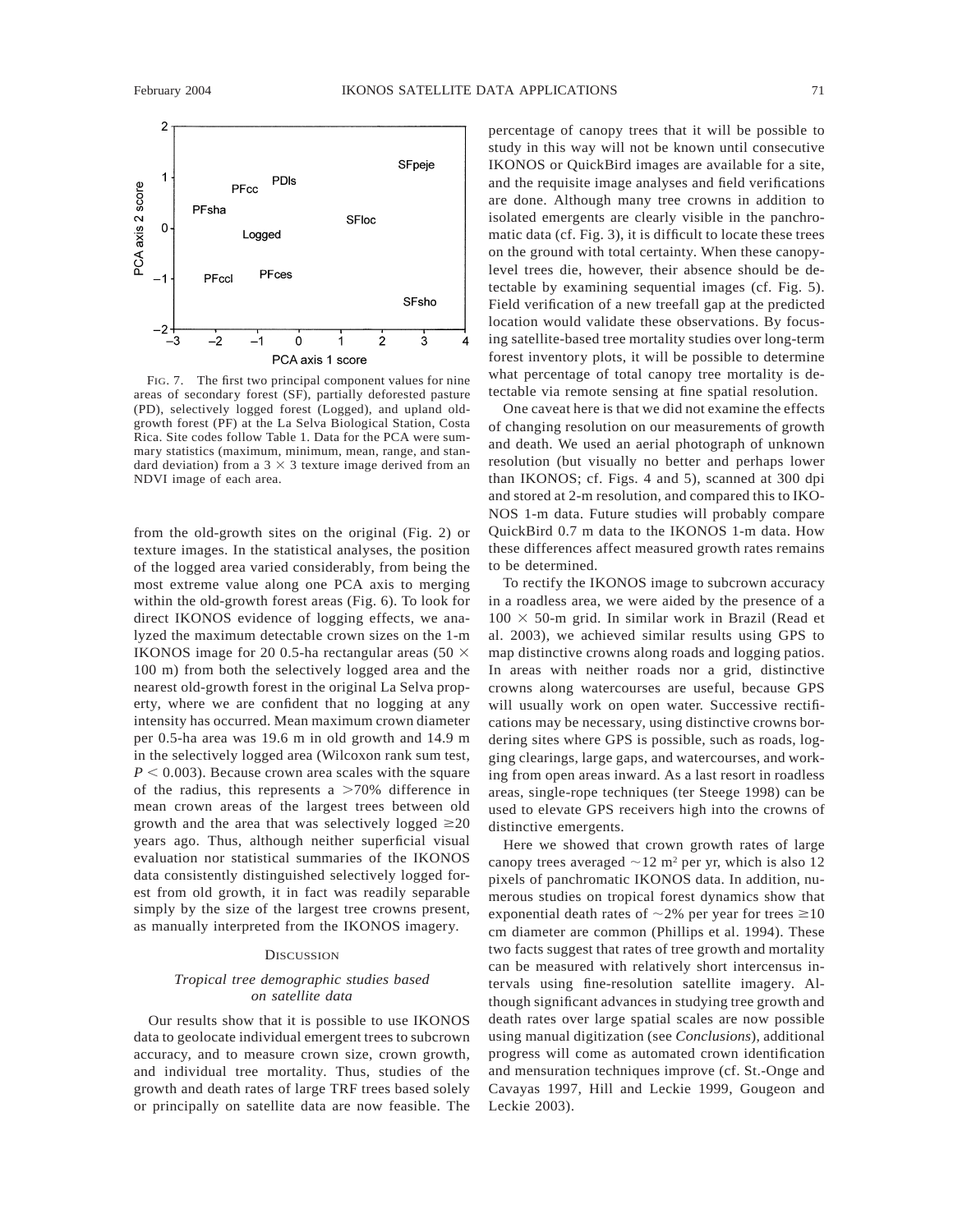## *Fine spatial resolution satellite data for studies of forest structure and land use/land-use change*

We found that the percentage of high canopy as well as plot basal area and aboveground biomass from oldgrowth forest inventory plots were all highly significantly correlated with some aspects of the IKONOS data. It is of particular interest that the relationship with estimated aboveground biomass (Fig. 6) was linear and nonsaturating over the range of biomass sampled here. Also, in almost all PCAs, the secondary forest sites were clearly distinguishable from old-growth forest. Both of these results contrast with most previous work with Landsat or radar data (reviewed in Drake 2001).

These relationships occurred at different spatial scales and with different spectral bands, depending on the variable and habitat analyzed. We hypothesize that the reasons for differing results are related to properties of the characteristic elements of these forests, particularly mean canopy height, mean crown size and crown size distributions, and mean gap size and gap size frequency distributions. All of these variables vary substantially across any TRF successional gradient, and also across most mesoscale old-growth landscapes. For example, the variance in percentage of high canopy found here in old growth was 24–90% at the 0.5-ha scale, and this was highly correlated with estimated aboveground biomass per plot ( $r^2 = 0.786$ ,  $N = 18$ , *P*  $<$  0.001). Such variations in forest structure would cause variations in texture and spectral data. Our research was not designed to separate these variables, and further study over a range of natural and managed habitats will be needed to isolate these effects as well as any threshold effects. Although we expect that any given IKONOS–habitat relationship will vary among habitats due to differences in crown sizes, canopy heterogeneity, and gap regimes, and also with scene lighting and atmospheric conditions, our work clearly shows the potential for using IKONOS data for improved landscape estimation of a range of old-growth and secondary forest variables.

It is intriguing that the 40-year-old secondary forest site was just as distinguishable from old growth as the younger sites (Fig. 7). If this finding is confirmed in other tropical forest landscapes, IKONOS data could be used for much more accurate assessments of older tropical secondary forest than is currently possible over large areas.

IKONOS data have previously been used to assess impacts of recent selective logging in TRF (Read et al. 2003). Our results here extend that work, showing that it is possible to detect canopy changes due to selective logging that occurred at a minimum of 20 years previously. Landscape-scale biomass degradation, due to either selective logging (Brown et al. 1994) or direct edge effects in fragmented habitats (Laurance et al. 1997), is a major issue in TRF. Satellite data at the 1–4 m scale can now be used to quantify the existence

and extent of biomass degradation due to the removal or death of large canopy trees for the vast areas of tropical forest where viewing conditions allow for at least sporadic data collection.

### **CONCLUSIONS**

Panchromatic and multispectral satellite data at  $\leq 4$ m resolution now offer the possibility of doing research that was previously only possible by ground-based studies or using airborne sensors. Studies based on fine spatial resolution satellite data will face few of the problems of access due to physical, socioeconomic, and political factors that complicate ground-based research in much of the tropics. Cloud cover, however, remains a significant factor limiting access in many regions, particularly during rainy seasons. We have shown here that satellite data at the 1–4 m spatial scale can be applied to a variety of major ecological and land-use questions in tropical forest landscapes. We believe that this scale of resolution, essentially the canopy tree crown scale, is one at which collaborations between ecologists, remote-sensing scientists, and geographers are likely to be very productive (cf. Asner et al. 2002*b*; Read et al. 2003, Hurtt et al., *in press*). These interactions will become even more fruitful as high-resolution satellite imagery is further developed. New sensors with ever-increasing resolution, both spatially and spectrally, will continue to be launched. For example, only two years after the launch of IKONOS, the QuickBird satellite is now offering 70-cm resolution panchromatic and 2.8-m multispectral data. The potential scope of ecological and land-use research in TRF using passive optical sensing will continue to increase for the foreseeable future. A truly global comparative analysis of TRF structure and function based on currently available fine spatial resolution satellite data is now possible.

Finally, tree-crown-level satellite data now make feasible the monitoring of TRF productivity and dynamics in a globally representative network of sites. Satellite-based monitoring of these sites could be thought of as an extremely cost-efficient way to rapidly extend the spatial extent and statistical power and sensitivity of ground-measured plots. Consider that the total amount of tropical rain forest that is inventoried on an annual time step is probably on the order of 100– 1000 ha. At current image prices, for U.S. \$150 000 per year, one person using manual digitization could annually inventory canopy emergents in an area at least 1000 times larger than the area currently censused, with considerably less investment than current supra-annual ground censuses. The location and extent of such measurements could be tailored to greatly expand the geographic representation of ground-measured TRF plots, which will continue to be the keystone upon which all global evaluations of TRF condition rest. Given the enormity and ubiquity of known and likely negative impacts of global changes on TRF productivity and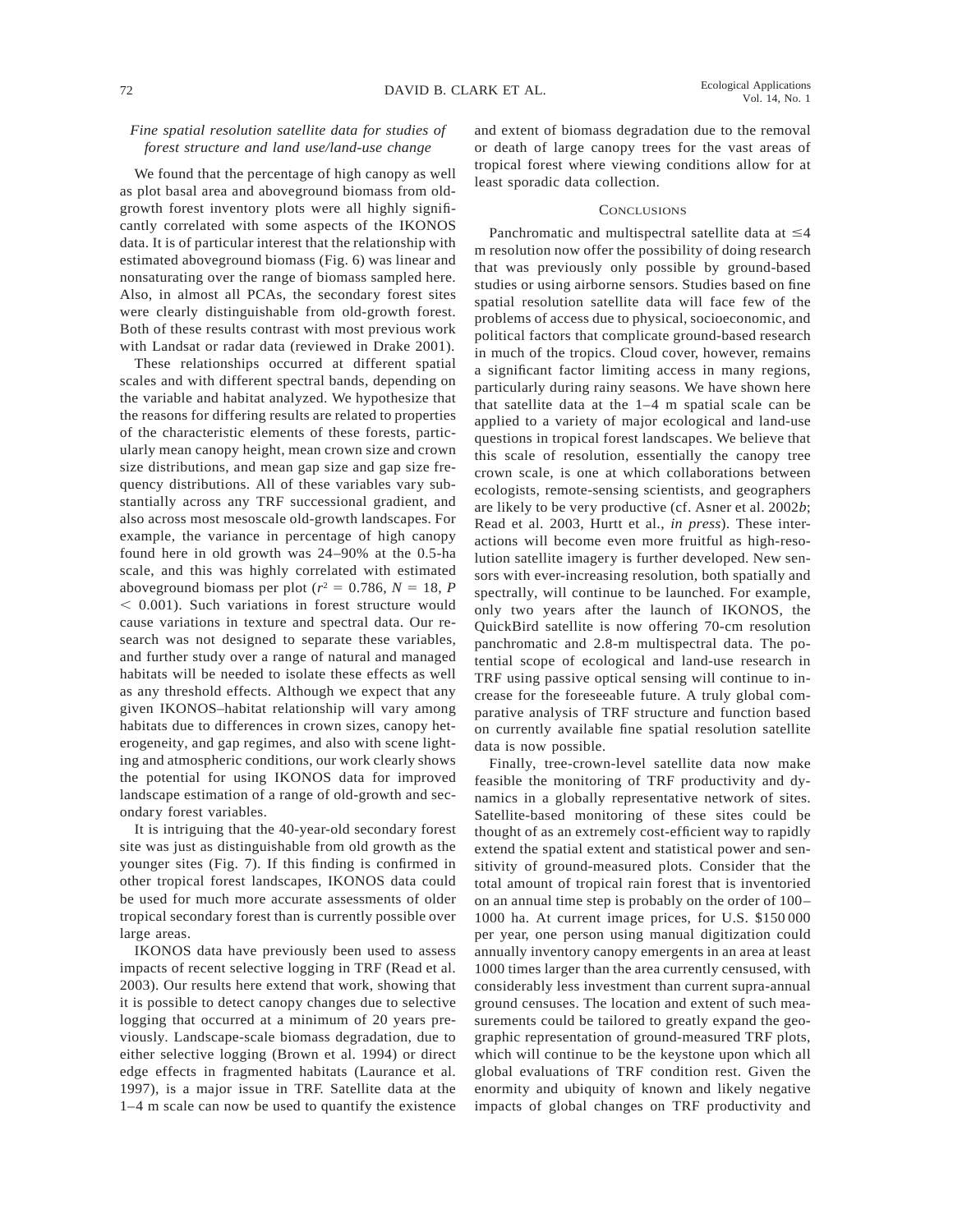biomass, such a large-scale monitoring effort using fine spatial resolution satellite data is well justified on both scientific and economic grounds.

#### **ACKNOWLEDGMENTS**

We thank the Andrew W. Mellon Foundation, the U.S. National Science Foundation LTREB and Ecosystem Programs (grants DEB-0129038 and DEB 9629245), the U.S. Department of Energy, and Syracuse University for financial assistance; Leonel Campos and William Miranda for outstanding support in the field; Jason Drake, Carol Wessman, and two anonymous reviewers for very useful reviews; the staff of the La Selva Biological Station of the Organization of Tropical Studies for logistic support and access to a superb GIS; and Antonio Trabucco for help with Fig. 1.

#### LITERATURE CITED

- Asner, G. P. 2000. Satellite estimation of tropical secondary forest above-ground biomass: data from Brazil and Bolivia. International Journal of Remote Sensing **21**:1139–1157.
- Asner, G. P., M. Keller, R. Pereira, Jr., and J. C. Zweede. 2002*a*. Remote sensing of selective logging in Amazonia: assessing limitations based on detailed field observations, Landsat ETM+, and textural analysis. Remote Sensing of Environment **80**:483–496.
- Asner, G. P., M. Palace, M. Keller, R. Pereira, Jr., J. N. M. Silva, and J. C. Zweede. 2002*b*. Estimating canopy structure in an Amazon forest from laser range finder and IKO-NOS satellite observations. Biotropica **34**:483–492.
- Bowers, J. E., R. H. Webb, and R. J. Rondeau. 1995. Longevity, recruitment and mortality of desert plants in Grand Canyon, Arizona, USA. Journal of Vegetation Science **6**: 551–564.
- Brondizio, E., E. Moran, P. Mausel, and Y. Wu. 1996. Land cover in the Amazon estuary: linking of the Thematic Mapper with botanical and historical data. Photogrammetric Engineering and Remote Sensing **62**:921–929.
- Brown, S. 1997. Estimating biomass and biomass change of tropical forests: a primer. FAO (Food and Agriculture Organization) Forestry Paper 134. Rome, Italy.
- Brown, S., L. R. Iverson, and A. E. Lugo. 1994. Land-use and biomass changes of forests in peninsular Malaysia from 1972 to 1982: a GIS approach. Pages 117–143 *in* V. H. Dalem, editor. Effects of land-use change of atmospheric CO<sub>2</sub> concentrations: South and Southeast Asia as a case study. Springer-Verlag, New York, New York, USA.
- Brown, S., and A. E. Lugo. 1992. Aboveground biomass estimates for tropical moist forests of the Brazilian Amazon. Interciencia **17**:8–18.
- Caylor, J. 2000. Aerial photography in the next decade. Journal of Forestry **98**:17–19.
- Chavez, P. S. J., S. C. Sides, and J. A. Anderson. 1991. Comparison of three different methods to merge multiresolution and multispectral data: Landsat TM and SPOT panchromatic. Photogrammetric Engineering and Remote Sensing **57**:295–303.
- Chen, J. M., and J. Cihlar. 1996. Retrieving leaf area index of boreal conifer forests using Landsat TM images. Remote Sensing of Environment **55**:153–162.
- Clark, D. A., and D. B. Clark. 1992. Life history diversity of canopy and emergent trees in a neotropical rain forest. Ecological Monographs **62**:315–344.
- Clark, D. B., and D. A. Clark. 2000*a*. Landscape-scale variation in forest structure and biomass in a tropical rain forest. Forest Ecology and Management **137**:185–198.
- Clark, D. B., and D. A. Clark. 2000*b*. Tree growth, mortality, physical condition, and microsite in old-growth lowland tropical rain forest. Ecology **81**:294.
- Clark, D. B., D. A. Clark, and J. M. Read. 1998. Edaphic variation and the mesoscale distribution of tree species in a neotropical rain forest. Journal of Ecology **86**:101–112.
- Cohen, W. B., T. A. Spies, and G. A. Bradshaw. 1990. Semivariograms of digital imagery for analysis of conifer canopy structure. Remote Sensing of Environment **34**:167– 178.
- Corlett, R. T. 1994. What is secondary forest? Journal of Tropical Ecology **10**:445–447.
- Dimyati, M., K. Mizuno, S. Kobayashi, and T. Kitamura. 1996. An analysis of land-use/cover change using the combination of MSS Landsat and land use map—a case study in Yogyakarta, Indonesia. International Journal of Remote Sensing **17**:931–944.
- Drake, J. B. 2001. Estimation of tropical forest biomass using large-scale footprint lidar. Dissertation. University of Maryland, College Park, Maryland, USA.
- ERDAS. 1999. ERDAS field guide. Fifth edition. ERDAS, Atlanta, Georgia USA.
- Fassnacht, K. S., S. T. Gower, M. D. MacKenzie, E. V. Nordheim, and T. M. Lillesand. 1997. Estimating the leaf area index of North Central Wisconsin forests using the Landsat Thematic Mapper. Remote Sensing of Environment **61**: 229–245.
- Fernandes, R., J. R. Miller, B. Hu, and I. G. Rubinstein. 2002. A multi-scale approach to mapping effective Leaf Area Index in Boreal *Picea mariana* stands using high spatial resolution CASI imagery. International Journal of Remote Sensing **23**:3547–3568.
- Franklin, S. E., M. A. Wulder, and G. R. Gerylo. 2001. Texture analysis of IKONOS panchromatic data for Douglasfir forest age class separability in British Columbia. International Journal of Remote Sensing **22**:2627–2632.
- Gougeon, F. A., and D. G. Leckie. 2003. Forest information extraction from high spatial resolution images using an individual tree crown approach. Pacific Forestry Center Information Report BC-X-396, Canadian Forest Service, Vancouver, British Columbia, Canada.
- Green, K. 2000. Selecting and interpreting high-resolution images. Journal of Forestry **98**:37–39.
- Green, K., D. Kempka, and L. Lackey. 1994. Using remote sensing to detect and monitor land-cover and land-use change. Photogrammetric Engineering and Remote Sensing **60**:331–337.
- Hartshorn, G. S., and B. E. Hammel. 1994. Vegetation types and floristic patterns. Pages 73–89 *in* L. A. McDade, K. S. Bawa, H. A. Hespenheide, and G. S. Hartshorn, editors. La Selva: ecology and natural history of a neotropical rain forest. University of Chicago Press, Chicago, Illinois, USA.
- Herwitz, S. R., R. E. Slye, and S. M. Turton. 1998. Redefining the ecological niche of a tropical rain foret canopy species using airborne imagery: long-term crown dynamics of *Toona ciliata*. Journal of Tropical Ecology **14**:683–703.
- Herwitz, S. R., R. E. Slye, and S. M. Turton. 2000. Longterm survivorship and crown area dynamics of tropical rain forest canopy trees. Ecology **81**:585–597.
- Hill, D. A., and D. G. Leckie, editors. 1999. Automated interpretation of high spatial resolution digital imagery for forestry. Proceedings of an International Forum, 10–12 February 1999, Pacific Forestry Center, Victoria, British Columbia, Canada. Natural Resources Council, Victoria, British Columbia, Canada.
- Hofton, M. A., L. E. Rocchio, J. B. Blair, and R. Dubayah. 2002. Validation of vegetation canopy lidar sub-canopy topography measurements for a dense tropical forest. Journal of Geodynamics **34**:491–502.
- Hudak, A. T., and C. A. Wessman. 2001. Textural analysis of high resolution imagery to quantify bush encroachment in Madikwe Game Reserve, South Africa, 1955–1996. International Journal of Remote Sensing **22**:2731–2740.